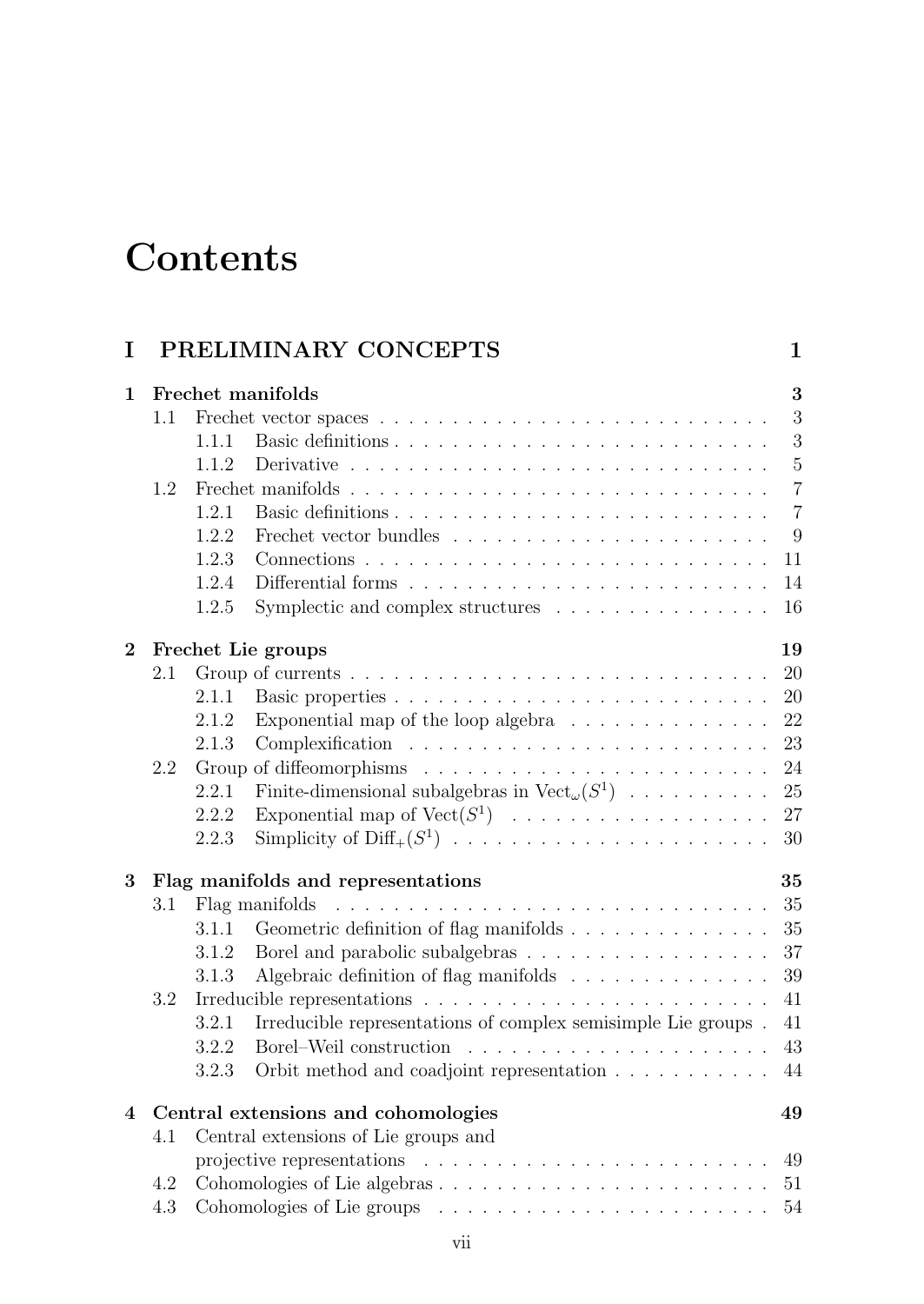| 5           | Grassmannians of a Hilbert space                                                                        | 57       |  |
|-------------|---------------------------------------------------------------------------------------------------------|----------|--|
|             | 5.1                                                                                                     | 57       |  |
|             | Hilbert-Schmidt Grassmannian $Gr_{HS}(H)$<br>5.2                                                        | 59       |  |
|             | Plücker embedding and determinant bundle<br>5.3                                                         | 63       |  |
| 6           | Quasiconformal maps                                                                                     | 67       |  |
|             | 6.1                                                                                                     |          |  |
|             | 6.2                                                                                                     |          |  |
| $\mathbf H$ | <b>LOOP SPACES OF COMPACT LIE GROUPS</b>                                                                | 77       |  |
|             |                                                                                                         |          |  |
| 7           | Loop space                                                                                              | 79<br>79 |  |
|             | 7.1                                                                                                     |          |  |
|             | 7.2                                                                                                     | 81<br>86 |  |
|             | 7.3                                                                                                     |          |  |
|             | 7.4                                                                                                     | 87       |  |
|             | 7.5                                                                                                     | 88       |  |
|             | 7.6                                                                                                     | 90       |  |
| 8           | Central extensions                                                                                      | 93       |  |
|             | 8.1                                                                                                     | 93       |  |
|             | Central extensions of loop algebras and groups<br>8.2                                                   | 96       |  |
|             | 8.3                                                                                                     | 99       |  |
| 9           | <b>Grassmann</b> realizations                                                                           | 101      |  |
|             | 9.1                                                                                                     |          |  |
|             | 9.2                                                                                                     |          |  |
|             | Proof of the factorization theorem $\ldots \ldots \ldots \ldots \ldots \ldots \ldots 107$<br>9.3        |          |  |
| Ш           | <b>SPACES OF COMPLEX STRUCTURES</b>                                                                     | 109      |  |
|             |                                                                                                         |          |  |
|             | 10 Virasoro group                                                                                       | 111      |  |
|             | 10.1 Virasoro group and Virasoro algebra 111                                                            |          |  |
|             | 10.2 Coadjoint action of the Virasoro group 113                                                         |          |  |
|             |                                                                                                         |          |  |
|             | 11 Universal Techmüller space                                                                           |          |  |
|             | 11.1 Definition of the universal Techmüller space 125                                                   |          |  |
|             |                                                                                                         |          |  |
|             |                                                                                                         |          |  |
|             | 11.4 Grassmann realization of the universal                                                             |          |  |
|             |                                                                                                         |          |  |
|             | 11.5 Grassmann realization of $\text{Diff}_+(S^1)/\text{M\"ob}(S^1)$ and $\text{Diff}_+(S^1)/(S^1)$ 140 |          |  |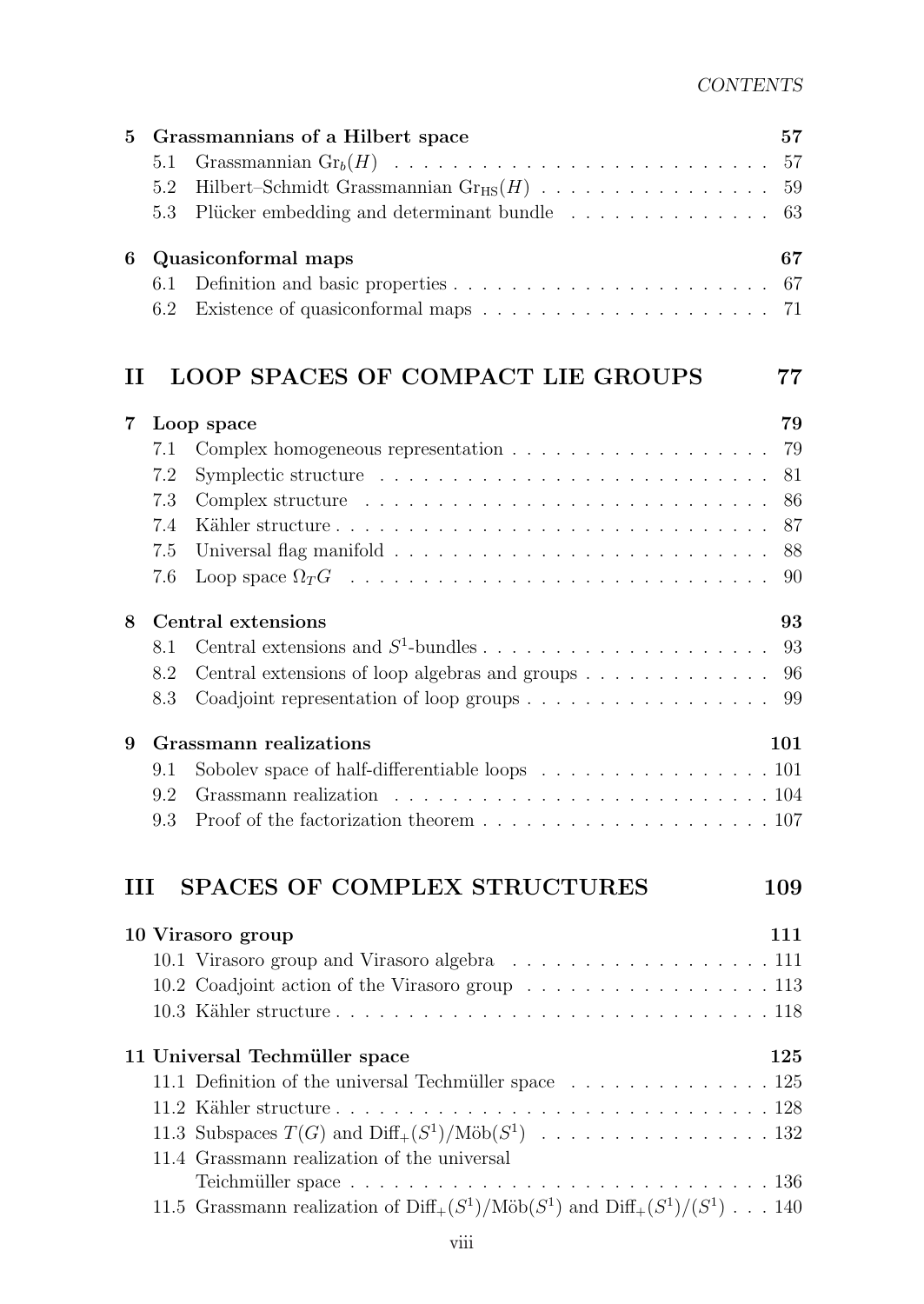## IV QUANTIZATION OF FINITE-DIMENSIONAL KÄHLER MANIFOLDS 145

|  | 12 Dirac quantization                                                                           | 147 |
|--|-------------------------------------------------------------------------------------------------|-----|
|  |                                                                                                 |     |
|  | 12.1.1 Phase spaces $\ldots \ldots \ldots \ldots \ldots \ldots \ldots \ldots \ldots \ldots 147$ |     |
|  |                                                                                                 |     |
|  |                                                                                                 |     |
|  | 13 Kostant-Souriau prequantization                                                              | 151 |
|  | 13.1 Prequantization of the cotangent bundle 151                                                |     |
|  | 13.2 Kostant–Souriau (KS) prequantization 152                                                   |     |
|  | 13.2.1 Prequantization map $\ldots \ldots \ldots \ldots \ldots \ldots \ldots \ldots 152$        |     |
|  |                                                                                                 |     |
|  | 14 Blattner–Kostant–Sternberg quantization                                                      | 159 |
|  |                                                                                                 |     |
|  |                                                                                                 |     |
|  |                                                                                                 |     |
|  |                                                                                                 |     |
|  |                                                                                                 |     |
|  |                                                                                                 |     |
|  |                                                                                                 |     |
|  | 14.4 Blattner-Kostant-Sternberg (BKS) pairing 167                                               |     |
|  | 14.5 Blattner-Kostant-Sternberg (BKS) quantization 170                                          |     |
|  |                                                                                                 |     |
|  | 14.5.2 Quantization of quantizable observables 171                                              |     |
|  | 14.5.3 Quantization of general observables 172                                                  |     |
|  |                                                                                                 |     |

## V QUANTIZATION OF LOOP SPACES 173

|  | 15 Quantization of $\Omega \mathbb{R}^d$                                                 | 175 |
|--|------------------------------------------------------------------------------------------|-----|
|  |                                                                                          |     |
|  |                                                                                          |     |
|  | 15.1.2 Heisenberg algebra and Heisenberg group 177                                       |     |
|  |                                                                                          |     |
|  |                                                                                          |     |
|  |                                                                                          |     |
|  |                                                                                          |     |
|  |                                                                                          |     |
|  |                                                                                          |     |
|  |                                                                                          |     |
|  |                                                                                          |     |
|  | 15.5.2 Quantization bundle $\ldots \ldots \ldots \ldots \ldots \ldots \ldots \ldots 184$ |     |
|  |                                                                                          |     |
|  | 15.7 Quantization of the universal Teichmüller                                           |     |
|  |                                                                                          |     |